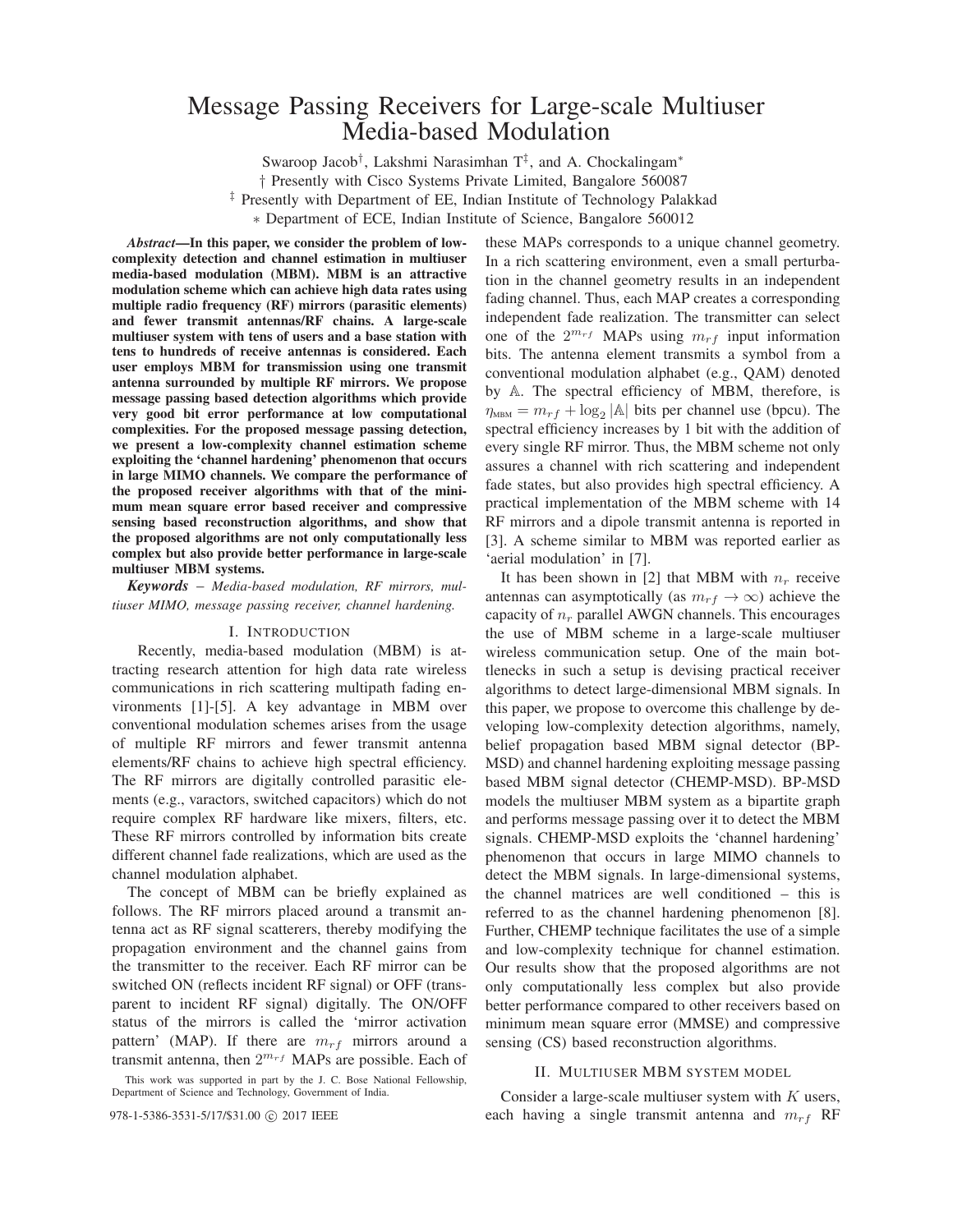mirrors surrounding the antenna, and a base station (BS) with  $n_r$  receive antennas (Fig. 1). Here, K is in the order of tens and  $n_r$  is in the order of tens to hundreds. The users employ MBM for transmission. In a given channel use, each user selects one of the  $2^{m_{rf}}$  possible MAPs. The choice of this MAP is made using  $m_{rf}$  information bits. The MBM channel alphabet is defined as the set of all channel gain vectors corresponding to all the MAPs. Let  $\mathbf{h}_k^m$  denote the  $n_r \times 1$  channel gain vector that is observed at the BS when the  $m$ th MAP of the  $k$ th user is activated, where  $\mathbf{h}_{k}^{m} = [h_{1,k}^{m} \; h_{2,k}^{m} \; \cdots \; h_{n_r,k}^{m}]^{T}$ ,  $h_{i,k}^{m}$ is the channel gain corresponding to the  $m$ th MAP of the kth user and the *i*th receive antenna,  $i = 1, \dots, n_r$ ,  $k = 1, \dots, K, m = 1, \dots, N_m$ , and  $N_m \triangleq 2^{m_{rf}}$ . The channel gains  $h_{i,k}^m$ s are assumed to be i.i.d Gaussian with mean zero and unit variance. The MBM channel alphabet for the kth user, denoted by  $\mathbb{H}_k$ , is now defined as the collection of the channel gain vectors, i.e.,  $\mathbb{H}_k = {\mathbf{h}_k^1, \mathbf{h}_k^2, \cdots, \mathbf{h}_k^{N_m}}$ . Therefore, in multiuser MBM, information bits are conveyed to the BS by each user through two entities:  $i)$  the choice of the MAP from the channel alphabet, and  $ii$ ) the symbol transmitted from a conventional modulation alphabet  $A$  (e.g., QAM, PSK). Thus, the spectral efficiency of a  $K$ -user MBM system is given by

$$
\eta = \sum_{k=1}^{K} (\log_2 |\mathbb{H}_k| + \log_2 |\mathbb{A}|) = K(m_{rf} + \log_2 |\mathbb{A}|) \text{ bpcu.}
$$
\n(1)

Note that the per-user spectral efficiency increases linearly with the number of RF mirrors. For example, a multiuser MBM system with  $K = 5$ ,  $m_{rf} = 2$ , and 4-QAM has a throughput of 20 bpcu (4 bpcu per user).

The MBM signal set, denoted by  $\mathbb{S}$ , is the set of all  $N_m \times 1$ -sized MBM signal vectors, which is given by

$$
\mathbb{S} = \left\{ \mathbf{s}_{m,q} \in \mathbb{A}_{0}^{N_{m}} : m = 1, \cdots, N_{m}, q = 1, \cdots, |\mathbb{A}| \right\}
$$
  
s.t  $\mathbf{s}_{m,q} = \left[ 0 \cdots 0 \underbrace{s_{q}}_{m\text{th coordinate}} 0 \cdots 0 \right]^{T}, s_{q} \in \mathbb{A},$  (2)

where k is the index of the MAP and  $\mathbb{A}_0 \triangleq \mathbb{A} \cup 0$ . The size of the MBM signal set is  $|\mathbb{S}| = N_m |\mathbb{A}|$ . For example, if  $m_{rf} = 2$  and  $|\mathbb{A}| = 2$  (BPSK), then the MBM signal set is given by

$$
\mathbb{S} = \left\{ \begin{bmatrix} 1 \\ 0 \\ 0 \\ 0 \end{bmatrix}, \begin{bmatrix} -1 \\ 0 \\ 0 \\ 0 \end{bmatrix}, \begin{bmatrix} 0 \\ 1 \\ 0 \\ 0 \end{bmatrix}, \begin{bmatrix} 0 \\ -1 \\ 0 \\ 0 \end{bmatrix}, \begin{bmatrix} 0 \\ 0 \\ 1 \\ 0 \end{bmatrix}, \begin{bmatrix} 0 \\ 0 \\ -1 \\ 0 \end{bmatrix}, \begin{bmatrix} 0 \\ 0 \\ 0 \\ 1 \end{bmatrix}, \begin{bmatrix} 0 \\ 0 \\ 0 \\ -1 \end{bmatrix} \right\}.
$$
 (3)

An MBM signal vector from  $\mathbb S$  is transmitted by each of the K users. Let  $x_k \in \mathbb{S}$  denote the MBM vector of size  $N_m \times 1$  transmitted by the kth user. Now, the received signal vector at the BS can be represented as

$$
y = Hx + n,\t(4)
$$

where **n** is the noise vector of size  $n_r \times 1$  with **n** ∼  $\mathcal{CN}(0, \sigma^2 \mathbf{I}_{n_r}),$  x is the multiuser transmit vector of size  $KN_m \times 1$  given by  $\mathbf{x} = \begin{bmatrix} \mathbf{x}_1^T & \mathbf{x}_2^T & \cdots & \mathbf{x}_K^T \end{bmatrix}^T$ ,



Fig. 1. Large-scale multiuser MBM system.

and  $\mathbf{H} \in \mathbb{C}^{n_r \times KN_m}$  denote the multiuser channel gain matrix given by  $H = [H_1 \ H_2 \ \cdots \ H_K]$ , where  $\mathbf{H}_k = [\mathbf{h}_k^1 \ \mathbf{h}_k^2 \ \cdots \ \mathbf{h}_k^{N_m}] \in \mathbb{C}^{n_r \times N_m}$ , and  $\mathbf{h}_k^m$  is the channel gain vector of the kth user corresponding to the  $m$ th MAP as defined before. The received signalto-noise ratio (SNR) is given by  $E_s K/\sigma^2$ , where  $E_s$  is the average symbol energy and  $\sigma^2$  is the variance of the additive noise. The maximum likelihood (ML) detection rule for this system is given by

$$
\widehat{\mathbf{x}} = \underset{\mathbf{x} \in \mathbb{S}}{\operatorname{argmin}} \, ||\mathbf{y} - \mathbf{H}\mathbf{x}||^2. \tag{5}
$$

It has to be noted that the complexity of ML detection is exponential in  $m_{rf}$  and K. This complexity is prohibitively high for large-scale systems. Hence, low complexity receiver algorithms are required for detection of large-dimensional signals. In the following sections, we propose low complexity message passing based receiver algorithms for large-scale multiuser MBM systems.

# III. LARGE-SCALE MULTIUSER MBM SIGNAL **DETECTION**

In this section, we propose two message passing based detection algorithms. Here we assume perfect channel state information (CSI) at the BS; we shall relax this assumption in the next section. First, we model the system as a bipartite graph and develop a detection algorithm using belief propagation (BP) over the bipartite graph. Second, we exploit the channel hardening phenomenon that occurs in large MIMO channels to develop a detection algorithm for multiuser MBM signals. The detection algorithms are described below.

# *A. BP based MBM signal detector (BP-MSD)*

The multiuser MBM system model described in (4) can be represented using a bipartite graph. This graphical model used for the detection of MBM signals is illustrated in Fig. 2. The bipartite graph consists of  $K$ variable nodes, each corresponding to a user's transmit vector  $x_i$ , and  $n_r$  observation nodes, each corresponding to a received signal value  $y_i$ . We develop a BP based detection algorithm that estimates **x** given the observation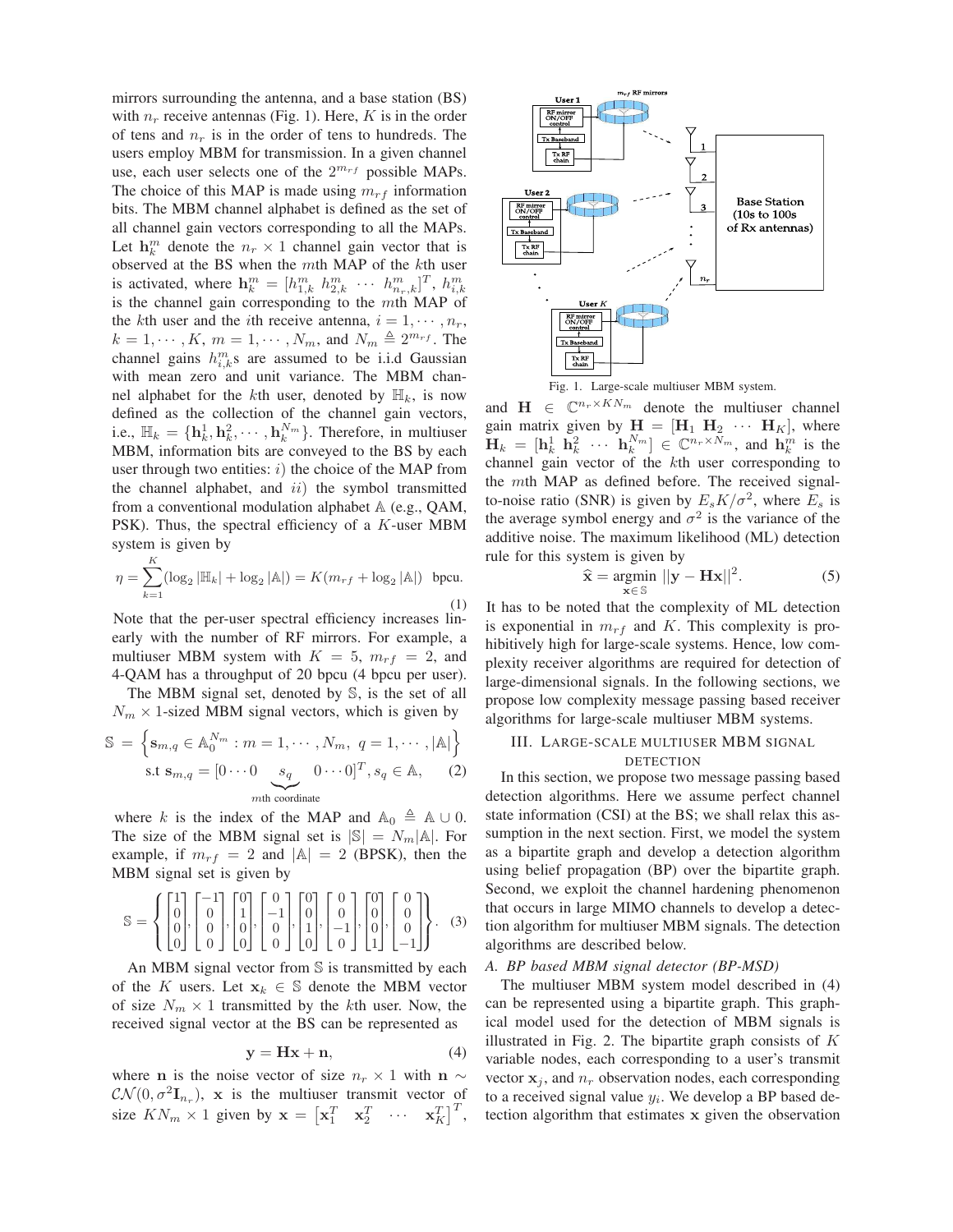**y** and the channel matrix **H**. Here, we assume that the BS has perfect knowledge of **H**. From (4), the received signal  $y_i$  can be written as  $y_i = \mathbf{h}_{i,[j]} \mathbf{x}_j + \sum_{i=1}^K y_i$ 

$$
y_i = \mathbf{h}_{i,[j]} \mathbf{x}_j + \underbrace{\sum_{l=1, l \neq j}^{K} \mathbf{h}_{i,[l]} \mathbf{x}_l + n_i}_{\triangleq q_{i,j}}, \tag{6}
$$

where  $\mathbf{h}_{i,[l]}$  is a row vector of length  $N_m$ , given by  $[H_{i,(l-1)N_m+1} \quad H_{i,(l-1)N_m+2} \quad \cdots \quad H_{i,lN_m}]$ , and  $H_{i,j}$  is the  $(i, j)$ th entry of the matrix **H**. In large-scale multiuser MBM systems, the value of  $KN_m$  is large. Hence, we employ Gaussian approximation of interference. That is, we approximate the interference term  $q_{i,j}$  to be Gaussian with mean  $\mu_{i,j}$  and variance  $\sigma_{i,j}^2$ , where

$$
\mu_{i,j} = \mathbb{E}\Big[\sum_{l=1, l \neq j}^{K} \mathbf{h}_{i,[l]} \mathbf{x}_{l} + n_{i}\Big] = \sum_{l=1, l \neq j}^{K} \sum_{\mathbf{s} \in \mathbb{S}} p_{li}(\mathbf{s}) \mathbf{h}_{i,[l]} \mathbf{s}, \qquad (7)
$$
  

$$
\sigma_{i,j}^{2} = \text{Var}\Big(\sum_{\substack{l=1, \\ l \neq j}}^{K} \mathbf{h}_{i,[l]} \mathbf{x}_{l} + n_{i}\Big)
$$

$$
= \sum_{\substack{l=1, \\ l \neq j}}^{K} \Big(\sum_{\mathbf{s} \in \mathbb{S}} p_{li}(\mathbf{s}) \mathbf{h}_{i,[l]} \mathbf{s} \mathbf{s}^{H} \mathbf{h}_{i,[l]}^{H} - \Big|\sum_{\mathbf{s} \in \mathbb{S}} p_{li}(\mathbf{s}) \mathbf{h}_{i,[l]} \mathbf{s}\Big|^{2}\Big) + \sigma_{\gamma}^{2} \quad (8)
$$

where  $p_{ji}(s)$  is the message passed by the *j*th variable node to the *i*th observation node. Further,  $p_{ii}(\mathbf{s})$  also denotes the a posteriori probability (APP) or 'belief'  $p(\mathbf{x}_j = \mathbf{s}|\mathbf{y}_{\setminus i})$ , where  $\mathbf{y}_{\setminus i}$  denotes the vector of all elements in **y** except  $y_i$ . The message  $p_{ii}(\mathbf{s})$  can be evaluated as

$$
p_{ji}(\mathbf{s}) \propto \prod_{m=1, m \neq i}^{n_r} \exp\left(\frac{-|y_m - \mu_{m,j} - \mathbf{h}_{m,[j]}\mathbf{s}|^2}{\sigma_{m,j}^2}\right). \tag{9}
$$

The belief propagation schedule is given below.

- 1) Initialize  $p_{ji}(\mathbf{s}) = \frac{1}{|\mathbb{S}|}, \forall j, i, \mathbf{s}.$
- 2) Compute  $\mu_{ij}$  and  $\sigma_{i,j}^2$ ,  $\forall i, j$ .
- 3) Compute  $p_{ji}$ ,  $\forall j, i$ .

We perform damping of the belief values evaluated through (9) with a damping factor  $\beta \in (0, 1]$  to improve the convergence [11]. Steps 2 and 3 are repeated for a fixed number of iterations. At the end of these iterations, the probabilities  $p(\mathbf{x}_j = \mathbf{s}), j = 1, 2, \cdots, K$ , are computed as

$$
p_j(\mathbf{s}) \propto \prod_{i=1}^{n_r} \exp\bigg(\frac{-|y_i - \mu_{i,j} - \mathbf{h}_{i,[j]}\mathbf{s}|^2}{\sigma_{i,j}^2}\bigg),\tag{10}
$$

Finally, the estimates  $\hat{\mathbf{x}}_i$ s are obtained by choosing the MBM signal vector  $s \in \mathbb{S}$  that has the largest APP. That is,  $\hat{\mathbf{x}}_j = \underset{\mathbf{s} \in \mathbb{S}}{\operatorname{argmax}} p_j(\mathbf{s}).$  (11)

The  $\hat{\mathbf{x}}_i$ s obtained are demapped to get the MAP, which are then demapped to obtain the bits corresponding to the MAP of each user. The non-zero entry in  $\hat{\mathbf{x}}_i$  is demapped to get the conventional modulation symbol bits transmitted by each of the  $K$  users.

*B. Channel hardening exploiting message passing for MBM signal detection (CHEMP-MSD)*

In this subsection, we present another message passing detector. The difference of this detector compared to the detector in the previous subsection is that it exploits the channel hardening phenomenon that occurs in large



MIMO channels. In an  $m \times n$  channel matrix, when  $m$  and  $n$  are increased keeping their ratios fixed, the distribution of the singular values of the matrix becomes less sensitive to the actual distribution of the entries of the matrix (as long as the entries are i.i.d.) [8,12,13]. This is called the channel hardening phenomenon. Because of the channel hardening effect, very tall or very wide channel matrices become very well conditioned. As a consequence, the off-diagonal terms of the  $H<sup>H</sup>H$  matrix become increasingly weaker compared to the diagonal terms as the size of the channel matrix **H** increases. This effect is exploited here for efficiently recovering the large-scale multiuser MBM signals.

In order to exploit the channel hardening effect, the detection algorithm works on the matched filtered received signal vector, which can be obtained as

$$
\mathbf{H}^{H}\mathbf{y} = \mathbf{H}^{H}(\mathbf{H}\mathbf{x} + \mathbf{n}).
$$
 (12)

In the above equation, since the matrix  $H<sup>H</sup>$  is a large matrix with i.i.d. complex Gaussian entries, it exhibits channel hardening phenomenon, and hence the matrix  $H<sup>H</sup>H$  has strong diagonal components. After scaling by  $n_r$ , the system model in (12) can be written as

$$
z = Gx + w,\t(13)
$$

$$
\mathbf{z} \triangleq \frac{\mathbf{H}^H \mathbf{y}}{n_r}, \quad \mathbf{G} \triangleq \frac{\mathbf{H}^H \mathbf{H}}{n_r}, \quad \mathbf{w} \triangleq \frac{\mathbf{H}^H \mathbf{n}}{n_r}.
$$
 (14)

As in (4), **z** in (13) can be expressed as a concatenation of  $K$  vectors, each of length  $N_m$ , i.e.,  $\mathbf{z} = [\mathbf{z}_1^T \mathbf{z}_2^T \cdots \mathbf{z}_i^T \cdots \mathbf{z}_K^T]^T$ . Similarly,  $\mathbf{w} =$  $[\mathbf{w}_1^T \mathbf{w}_2^T \cdots \mathbf{w}_i^T \cdots \mathbf{w}_K^T]^T$ , where  $w_j = \sum_{l=1}^{n_r}$  $rac{H_{lj}^{*}n_l}{n_r}$  is the *j*th element of **w** and  $H_{ji}$  is the  $(j, i)$ <sup>th</sup> element of **H**. For large values of  $n_r$  (tens to hundreds),  $w_i$  can be approximated to be Gaussian with zero mean and variance  $\sigma_w^2 \triangleq \frac{\sigma^2}{n_r}$ . We employ Gaussian approximation of interference in the generation of the messages in the message passing algorithm. From  $(13)$ ,  $z_i$  can be expressed as

\n
$$
\mathbf{z}_i = \mathbf{G}_{ii} \mathbf{x}_i + \sum_{j=1, j \neq i}^{K} \mathbf{G}_{ij} \mathbf{x}_j + \mathbf{w}_i,
$$
\n

\n\n (15)\n

where  $\mathbf{G}_{ij}$  is a  $N_m \times N_m$  sub-matrix of **G** formed by taking the elements in rows  $(i - 1)N_m + 1$  to  $iN_m$  and columns  $(j-1)N_m + 1$  to  $jN_m$ . The matrix **G** can thus be written in terms of the sub-matrices as

$$
\mathbf{G} = \begin{bmatrix} \mathbf{G}_{11} & \mathbf{G}_{12} & \cdots & \mathbf{G}_{1K} \\ \mathbf{G}_{21} & \mathbf{G}_{22} & \cdots & \mathbf{G}_{2K} \\ \vdots & & \ddots & \vdots \\ \mathbf{G}_{K1} & \mathbf{G}_{K2} & \cdots & \mathbf{G}_{KK} \end{bmatrix}.
$$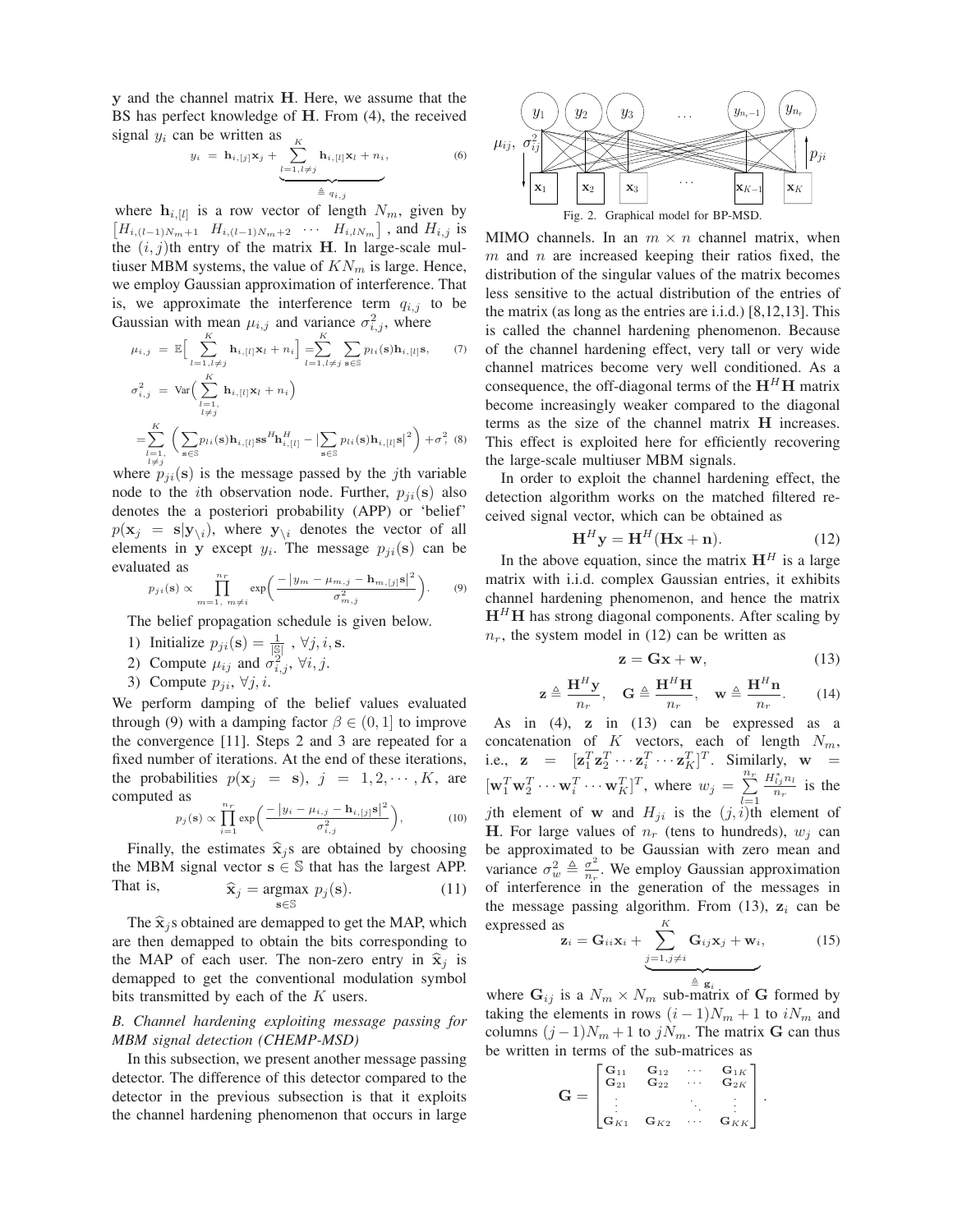The interference-plus-noise term  $g_i$ , for the *i*th user, is formed by the off-diagonal elements of  $\frac{H^H H}{n_r}$  (i.e.,  $G_{ij}$ ,  $i \neq j$ ). Due to the channel hardening effect, the matrix **G** has strong diagonal elements compared to the offdiagonal elements for large  $n_r$  and K. We approximate  $g_i$  to be a multivariate Gaussian random vector with mean  $\mu_i$  and variance  $\Sigma_i$ , which can be obtained as

$$
\mu_i = \mathbb{E}(\mathbf{g}_i) = \sum_{j=1, j \neq i}^{K} \mathbf{G}_{ij} \mathbb{E}(\mathbf{x}_j), \qquad (16)
$$

$$
\Sigma_i = \text{Var}(\mathbf{g}_i) = \sum_{j=1, j\neq i}^{K} \mathbf{G}_{ij} \text{Var}(\mathbf{x}_j) \mathbf{G}_{ij}^H + \sigma_w^2 \mathbf{I}_{N_m}(17)
$$

Let  $\mathbf{p}_i$  denote the  $|\mathbb{A}|N_m \times 1$  vector of probability values corresponding to the MBM signal vector  $x_i$ . The entries of  $\mathbf{p}_i$  are given by

$$
p_i(\mathbf{s}) = \Pr\left(\mathbf{x}_i = \mathbf{s}\right), \ \mathbf{s} \in \mathbb{S}.\tag{18}
$$

Now, we have

$$
\mathbb{E}(\mathbf{x}_j) = \sum_{\forall \mathbf{s}, \ \mathbf{s} \in \mathbb{S}} \mathbf{s} p_j(\mathbf{s}) \tag{19}
$$

$$
\text{Var}(\mathbf{x}_j) = \sum_{\forall \mathbf{s}, \ \mathbf{s} \in \mathbb{S}} \mathbf{s}^H p_j(\mathbf{s}) - \mathbb{E}(\mathbf{x}_j) \mathbb{E}(\mathbf{x}_j)^H. (20)
$$

We approximate  $p_i$ s with the corresponding APPs, i.e.,

$$
p_i(\mathbf{s}) \leftarrow \Pr(\mathbf{x}_i = \mathbf{s} | \mathbf{z}_i, \mathbf{G}), \tag{21}
$$

where  $\Pr(\mathbf{x}_i = \mathbf{s}|\mathbf{z}_i, \mathbf{G}) \propto e^{-\frac{1}{2}(\mathbf{z}_i - \mathbf{G}_{ii}\mathbf{s} - \boldsymbol{\mu}_i)^H \mathbf{\Sigma}_i^{-1}(\mathbf{z}_i - \mathbf{G}_{ii}\mathbf{s} - \boldsymbol{\mu}_i)}.$ 

*Message passing:* In CHEMP-MSD, the system model can be represented by a fully-connected graph with  $K$  nodes, where the *i*th node is an approximate APP processor corresponding to the *i*th user's transmit vector **x**. Each node computes the APP as a function of the incoming messages and the knowledge of  $G$  and  $z_i$ . The message passing schedule is as follows.

- 1) Initialize the probability vectors  $\mathbf{p}_i$  with equiprobable masses.
- 2) Each node computes  $p_i$  as per (21). This, in turn, requires the computation of (16) and (17).

Steps 1 and 2 are repeated for a fixed number of iterations. Damping of messages is done to improve the convergence rate [11]. At the end of the th iteration, the messages are damped with a damping factor  $\beta \in [0, 1)$ . Thus, if  $\tilde{\mathbf{p}}_i^t$  is the computed probability vector at the t<sup>th</sup> iteration, the message at the end of th iteration is

$$
\mathbf{p}_i^t = (1 - \beta)\tilde{\mathbf{p}}_i^t + \beta \mathbf{p}_i^{t-1}.
$$
 (22)

The iterative algorithm is terminated after a certain number of iterations. An estimate of the modulation symbol transmitted by the *i*th user is obtained as

$$
\widehat{s}_i = \underset{s \in \mathbb{A}}{\text{argmax}} \sum_{\forall \mathbf{s}, \ \mathbf{s} \in \mathbb{S} : \mathcal{X}(\mathbf{s}) = s} p_i(\mathbf{s}), \tag{23}
$$

where  $\mathcal{X}(s)$  gives the non-zero element in s. An estimate of the MAP chosen for transmission by the  $i$ th user is obtained as

$$
\widehat{q}_i = \underset{q \in \{1, \cdots, N_m\}}{\text{argmax}} \sum_{\forall \mathbf{s}, \ \mathbf{s} \in \mathbb{S} : \mathcal{I}(\mathbf{s}) = q} p_i(\mathbf{s}), \qquad (24)
$$

where  $\mathcal{I}(s)$  gives the index of the non-zero element in **s**. The estimated MAP and the modulation symbols obtained are then demapped to obtain the *i*th user's bits.

#### *C. Computational complexity*

In BP-MSD, the computation of the messages from the observation nodes to the variable nodes has an order of  $O(n_r N_m^2 K^2 |\mathbb{S}|)$ . The messages from the variable nodes to the observation nodes require a computational complexity of  $O(n_r^2 N_m K |S|)$ .

In CHEMP-MSD, the complexity for the computation of the APP is  $O(N_m^3 K(|\mathbb{S}| + K))$ . The computation of **G** has a complexity order of  $O(n_r K^2 N_m^2)$ . For  $n_r > K$ and  $K > N_m$ , the overall complexity of the algorithm gets dominated by the computation of **G**. However, we shall see in the next section that CHEMP-MSD has both computational complexity and performance advantages over other algorithms when the channel matrix is estimated instead of assuming it to be perfect.

MMSE based detector is a conventionally used detector for large-scale MIMO systems. The complexity of MMSE detector is  $O(K^2 N_m^2(n_r + KN_m) + KN_m|\mathbb{S}|).$ The computational complexity of ML detection is  $O(n_rKN_m|S|^K)$ . Therefore, both the proposed BP-MSD and CHEMP-MSD algorithms have much lesser computational complexity than MMSE and ML detectors for large-scale multiuser MBM signal detection.

# IV. MBM SIGNAL DETECTION WITH ESTIMATED CSI

In this section, we consider a practical scenario where perfect CSI is not available and the channel matrix has to be estimated at the BS. We refer to the system with a combined detector and channel estimator as a receiver. We introduce two receivers for large-scale multiuser MBM systems.

In order to estimate the channel matrix, we use pilot symbols. Here, each transmission frame from the users has a pilot part and a data part. The pilot part is used for the transmission of the pilot symbols. Let the length of the transmission frame be  $F_L$ . The coherence time of the channel is assumed to be equal to the duration of the frame (hence, the channel becomes invariant over a frame duration). The pilot part has  $KN_m$  channel uses, and the data part consists of  $F_L - KN_m$  channel uses. Let  $X_p = A I_{KN_m}$  denote the pilot matrix. In the *i*th channel use,  $1 \le i \le KN_m$ , the  $\lceil \frac{i}{N_m} \rceil$ th user transmits a pilot symbol using a MAP, whose index is given by  $((i-1) \mod N_m) + 1$ , with amplitude A. Only one user transmits at a time and all other users remain silent. The received signal at the BS during the pilot phase is then

$$
\mathbf{Y}_p = \mathbf{H}\mathbf{X}_p + \mathbf{N}_p = A\mathbf{H} + \mathbf{N}_p, \qquad (25)
$$

where  $A = \sqrt{KE_s}$ ,  $E_s$  is the average symbol energy, and  $N_p$  denotes the noise matrix.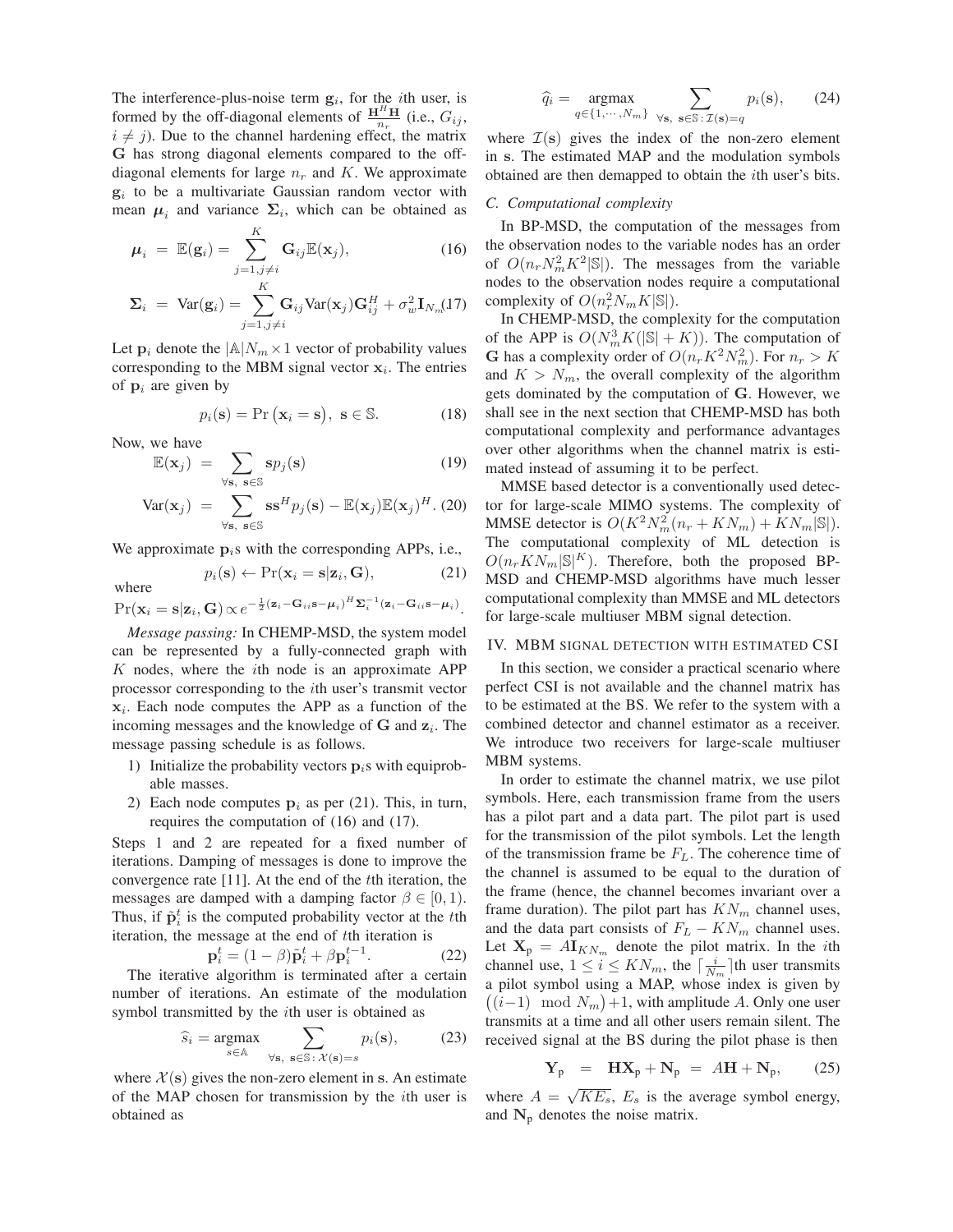# *A. BP receiver*

First, we extend the proposed BP-MSD algorithm to formulate the belief propagation based receiver (BP receiver). We use the MMSE channel estimator to estimate the channel matrix **H**. The estimated channel gain matrix is then used instead of **H** in the BP-MSD algorithm as described in the Section III-A.

# *B. CHEMP receiver*

This receiver employs the algorithm described in the Section III-B for the detection of MBM signals. In this receiver, we do not use the conventional method of estimating the channel matrix **H** directly (like in MMSE channel estimation). Instead, we directly obtain an estimate of  $H<sup>H</sup>H$  (which is defined as G in Section III-B). This is because, the equivalent system model obtained in (13) through the matched filtering operation can work with a direct estimate of **G**. We shall see in the next section that this approach of direct estimation of **G** performs better compared to the conventional method of explicitly estimating **H** and detecting **x**. In the CHEMP receiver, the matrix **G** is estimated as

$$
\widehat{\mathbf{G}} = \frac{\mathbf{Y}_p^T \mathbf{Y}_p}{n_r A^2} - \frac{\sigma_w^2}{A^2} \mathbf{I}_{KN_m}.
$$
 (26)

An estimate of the vector **z** is obtained as

$$
\widehat{\mathbf{z}} = \frac{\mathbf{Y}_p^T \mathbf{y}}{n_r A},\tag{27}
$$

where **y** is the received signal vector in each channel use of the data part. These estimates  $\vec{G}$  and  $\hat{z}$  obtained in (26) and (27) are used in place of **G** and **z** in the CHEMP detection algorithm.

#### *C. Computational complexity*

It has to be noted that there is no additional computational complexity in the CHEMP receiver for channel estimation. That is, the CHEMP receiver has the same computational complexity as the CHEMP-MSD algorithm despite performing channel estimation. In contrast, other receiver algorithms require additional computational complexity to explicitly estimate the channel matrix **H**.

#### V. RESULTS AND DISCUSSIONS

In this section, we present the bit error rate (BER) performance of the proposed BP and CHEMP receivers in multiuser MBM systems.

## *A. Performance of the proposed algorithms*

We simulate a multiuser MBM system with  $n_t =$  $1, m_{rf} = 3, K = 16, 4$ -QAM, 5 bpcu per user, and  $n_r = 64, 128$ . Note that for  $n_r = 64$ , the multiuser MBM system becomes an under-determined system as the transmit vector **x** is of dimension  $128 \times 1$ . For  $n_r = 128$ , the system is fully-determined.



Fig. 3. BER performance of BP-MSD and CHEMP-MSD for multiuser MBM system with  $K = 16$ ,  $n_t = 1$ ,  $m_{rf} = 3$ , 4-QAM, 5 bpcu per user, and  $n_r = 64, 128$ .

In Fig. 3, we present the performance of the proposed BP-MSD and CHEMP-MSD algorithms with perfect CSI. From Fig. 3, it can be seen that both the detectors have almost the same BER performance for  $n_r = 128$ . For  $n_r = 64$ , BP-MSD performs better than CHEMP-MSD by about 1 dB at  $10^{-4}$  BER. This is because, for under-determined systems, the  $\frac{H^H H}{n_r}$  matrix will have relatively strong off-diagonal elements. Therefore, the channel hardening effect is less pronounced.

Figure 4 shows the performance of the proposed BP and CHEMP receivers (i.e., with estimated CSI at the receiver). From Fig. 4, it can be seen that the BP receiver performs better than the CHEMP receiver by about 1 dB at  $10^{-4}$  BER for  $n_r = 64$ . This is because, as seen before, the system is under-determined for  $n_r = 64$ . For  $n_r = 128$ , the CHEMP receiver outperforms the BP receiver by about 0.8 dB at  $10^{-4}$  BER. This is because, when the MBM channel is fully-determined, directly estimating  $H<sup>H</sup>H$  in CHEMP without explicitly estimating **H** improves the detection performance. This shows that the BP receiver algorithm is efficient for underdetermined MBM channels and the CHEMP receiver algorithm is efficient for fully- and over-determined MBM channels.

#### *B. Comparison with other receiver algorithms*

Here, we compare the BER performance of the proposed receivers with that of the existing receivers known in the literature for multiuser MBM systems. Low complexity detection and channel estimation techniques for large-scale multiuser MBM systems are not studied well in the literature so far. For comparison with the state-of-art techniques, we choose MMSE detector and a compressed sensing (CS) based detector proposed in [14]. The complexity of the CS based algorithm is  $O(K^2 N_m^2(|\mathbb{S}| + n_r))$ , which is higher than the proposed message passing based receiver algorithms.

In Fig. 5, we present the performance comparisons between  $(i)$  MMSE detector (perfect CSI) and MMSE